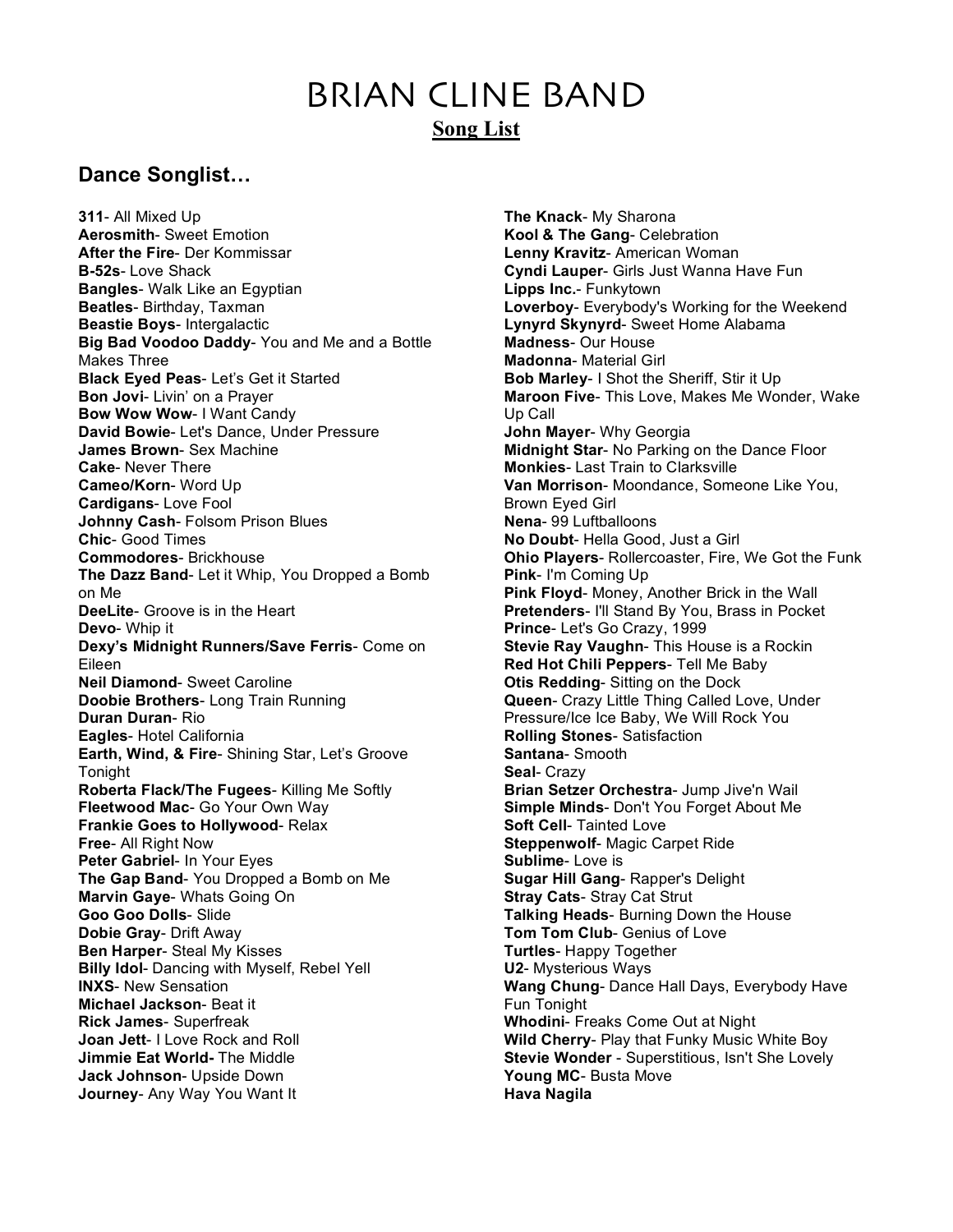### **Dinner/Cocktail Songlist…** *Includes mellow versions of more upbeat songs*

**Louis Armstrong**- What a Wonderful World **Beatles**- Something **Big Bad Voodoo Daddy**- You and Me and a Bottle Makes Three **Cardigans**- Love Fool **Johnny Cash**- Folsom Prison Blues **Patsy Cline**- Crazy **Tracy Chapman**- Fast Car **Cream/Eric Clapton**- Layla **Crosby, Stills, & Nash**- Love the One Your With **Eagles**- Hotel California **Earth, Wind, & Fire**- September **Roberta Flack/The Fugees**- Killing Me Softly **Peter Gabriel**- In Your Eyes **Marvin Gaye**- Whats Going On, Aint No Mountain **Dobie Gray**- Drift Away **David Grey**- Babylon **Ben Harper**- Steal My Kisses **Jeff Healy**- Angel Eyes

#### **Additional Songs in Solo/Duo Format…**

**America**- Horse With No Name **Bad Company** - Cant Get Enough of Your Love **Bare Naked Ladies**- Pinch Me **Beatles**- Yesterday, We Can Work it Out, You've Got to Hide Your Love Away, I've Just Seen a Face **Bread**- Everything I Own, If **Garth Brooks**- The Dance **Marc Cohn**-Walking in Memphis, True Companion **Counting Crows**- Mr. Jones **Cream/Eric Clapton**- Tears in Heaven, **Creedance Clearwater Revival**- Have You Ever Seen the Rain **Jim Croce**- Operator **Neil Diamond**- Solitary Man **Dishwalla**- Counting Blue Cars **Eagle-eye Cherry**- Save Tonight **Eagles**- Take it Easy, Tequila Sunrise **Filter**- Take a Picture **Dan Fogelberg**- The Leader of the Band **Goo Goo Dolls**- Name **Jimi Hendrix**- All Along the Watchtower **Neil Young**- Old Man, Southern Man

**Jewel**- Who Will Save Your Soul **Jack Johnson**- Upside Down **Bob Marley**- I Shot the Sheriff, Stir it Up **Dave Matthews**- Crash **John Mayer**- Why Georgia **Edwin McCain**- Ill Be **Van Morrison**- Moondance, Someone Like You **Pretenders**- I'll Stand By You **Queen**- Crazy Little Thing Called Love **Rascals**- Grovin **Otis Redding**- Sitting on the Dock **Red Hot Chili Peppers**- Hard to Concentrate **Frank Sinatra**- Fly Me to the Moon **Stray Cats**- Stray Cat Strut **James Taylor**- Fire and Rain **Toad the Wet Sprocket**- Walk on the Ocean **Bill Withers**- Ain't No Sunshine **U2**- One

**Hootie & the Blowfish**- Let Her Cry, Hold My Hand, I Only Want to be with You **Incubus**- Drive **Jars of Clay**- Flood **Billly Joel**- She's Got a Way **Jack Johnson**- No Other Way **Gordon Lightfoot**- If You Could Read My Mind **Dave Matthews**- So Much to Say **Edwin McCain**- Could Not Ask for More **Oasis**- Wonderwall, Champagne Supernova **Pearl Jam**- Daughter **Tom Petty**- Last Dance with Mary Jane **Radiohead**- Fake Plastic Trees **Duncan Shiek**- Barely breathing **Simon & Garfunkle**- Mrs. Robinson, Homeward Bound **Cat Stevens**- Wild World **James Taylor**- Copperline **Tonic**- If You Could Only **Shania Twain**- From this Moment On **Vertical Horizon**- Everything You Want